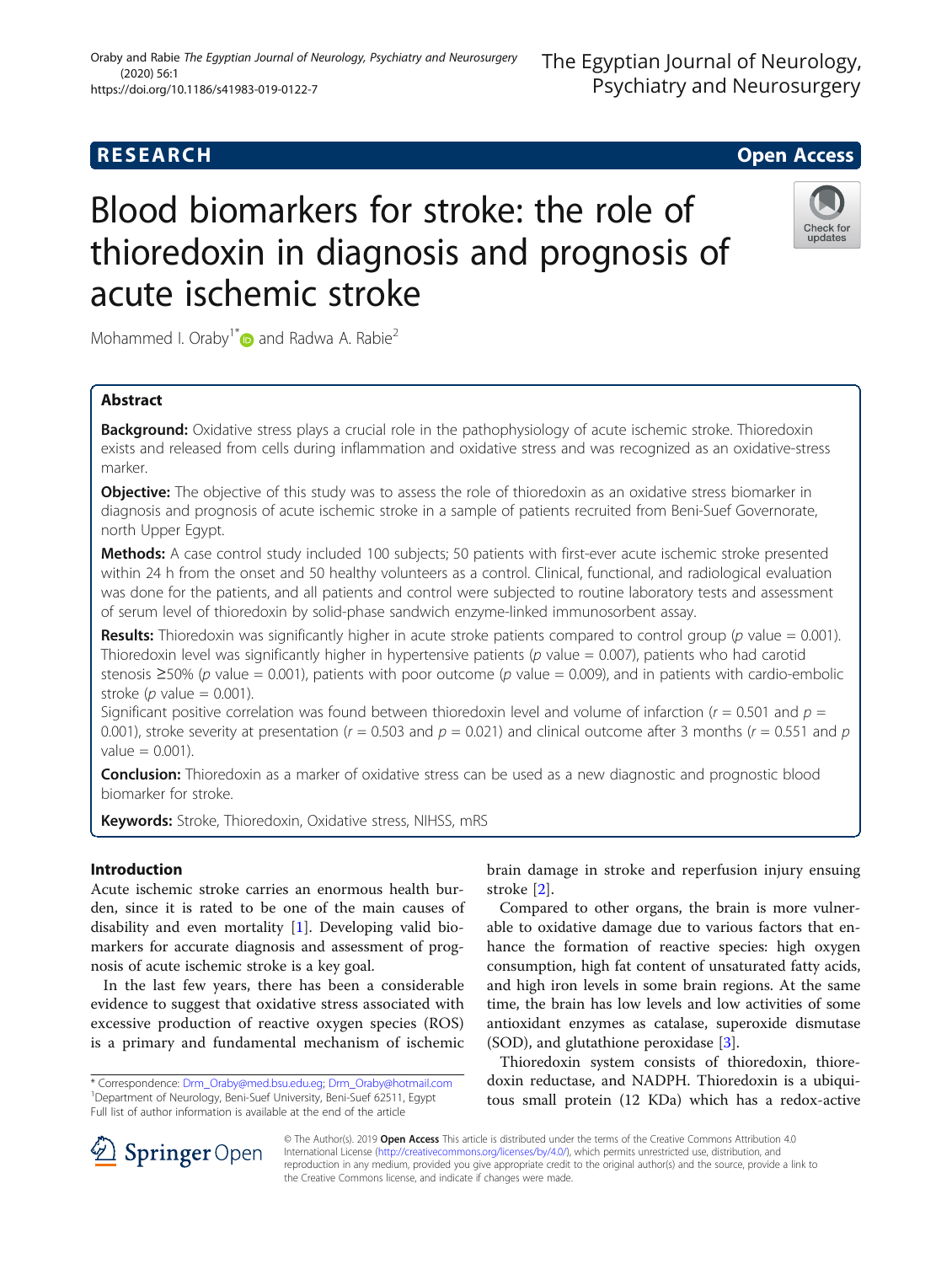disulfide/dithiol site. Through thiol redox control, thioredoxin regulates several cellular and biological functions. Also, thioredoxin gene has a novel cis-regulatory protein in its promoter region responsive to oxidative stress and can be strongly induced by oxidative stress such as ischemic injury, various oxidative agents, and irradiation [[4,](#page-7-0) [5](#page-7-0)]. Thioredoxin reflects both oxidative stress and inflammation and was recognized as an oxidative-stress marker [\[6\]](#page-7-0).

Studies which assessed thioredoxin as a marker of oxidative-stress in acute ischemic stroke are few with conflict results. The aim of this study was to evaluate the potential role of serum thioredoxin level as a serological marker in diagnosis of acute ischemic stroke and to clarify the relation between serum thioredoxin level and the clinical outcome of acute ischemic stroke.

#### Methods

This study is a case control study conducted in neurology department, Beni-Suef University during the period from June to December 2018 and included 100 subjects; 50 patients with first-ever acute ischemic stroke presented within 24 h from the onset and 50 healthy volunteers who do not have a family history of stroke matched in age and sex to stroke patients as a control.

Patients with the following conditions were excluded from the study: hemorrhagic stroke, venous infarction, autoimmune diseases, acute or chronic infection, and surgery or trauma during the previous three months. A written informed consent was obtained from each participant in this study or from one of his family members, and the study was approved by the authorized ethical committee in Faculty of Medicine, Beni-Suef University (FWA00015574 in 23/6/2018).

All patients included in this study were subjected to the following battery of assessment at presentation;

Clinical assessment: patients were submitted to clinical evaluation including detailed history taking, general medical examination including a cardiological assessment, and neurovascular examination according to the cerebrovascular stroke assessment sheet of Neurology Department, Beni Suef University. Disease severity at presentation was assessed using the National Institute of Health Stroke Scale (NIHSS) [[7\]](#page-7-0). Stroke severity assessed by NIHSS was categorized as mild (score: 1–5), moderate (score: 6–13), or severe (score:  $\geq$ 14) [[8](#page-7-0)]. After three months, the patient group was subjected to assessment of functional outcome using Modified Rankin Scale (mRS) and categorized as good (mRS 0 to 2; independent) or poor (mRS 3 to 6; dependent or dead) [[9\]](#page-7-0).

Laboratory assessment: patients and control groups were subjected to the following laboratory investigations; routine investigations (fasting and post-prandial blood sugar, complete blood count, and ESR, serum

electrolytes, serum uric acid, kidney and liver function tests, and lipid profile).

Patients and control groups were also subjected to evaluation of Serum Thioredoxin level within the first 24 h of admission. Serum thioredoxin levels were measured by enzyme-linked immunosorbent assays (ELISA) using Stat Fax 2100 Microplate Reader, USA, in Clinical and Chemical Pathology Department, Beni-Suef University hospital. Blood samples were prospectively drawn from the cubital vein on the first morning after the admission in the patients or on the morning of inspection day in controls. Samples were immediately centrifuged and stored at −80 °C before batch testing. The serum level of TRX was measured using a solid-phase sandwich enzyme-linked immunosorbent assay. The lower detection limit was 0.45 ng/mL, and the line range was 0.45– 100 ng/mL.

Radiological assessment including brain computed tomography (CT) using Toshiba multislice 16 computed tomography, Japan and MRI using Philips Achieva 1.5 tesla machine, Netherland, was carried out for all patients in Radiology Department, Beni-Suef University Hospital. Hemorrhagic stroke, old stroke cases, and venous infarction were excluded. Infarction volume in DWI was measured using the following formula:  $A \times B \times C/2$ , where A is the largest diameter, B is the perpendicular diameter of the ischemic lesion, as measured, and C is the sum of the thicknesses of the slices where the lesion was visible [[10\]](#page-7-0). Stroke subtype was classified according to TOAST (Trial of Org 10172 in Acute Stroke Treatment) criteria [\[11](#page-7-0)], which distinguished small-artery occlusion, large-artery arteriosclerosis, cardioembolism, other causative factors, and undetermined causative factor.

Electrocardiography (ECG): using standard twelve leads electrocardiogram in Cardiology Department, Beni-Suef University Hospital.

Echocardiography: vivid S5 machine, China, transthoracic echo-Doppler study using 2D and M mode was done by trained cardiologist in cardiology department, Beni-Suef University Hospital.

Carotid duplex: Toshiba machine carotid duplex, Japan, using B mode and Doppler flow was done by radiologist in radiology department in Beni-Suef University Hospital.

#### Statistical analysis

Data was coded and entered using Microsoft Office Excel 2010. Statistical analysis was done using IBM SPSS version 24 (IBM Corporation, USA, Armonk, NewYork, 2016). Frequencies (number) and relative frequencies (percent) were used to summarize qualitative variables while mean and standard deviations were used for quantitative variables. Comparisons between groups were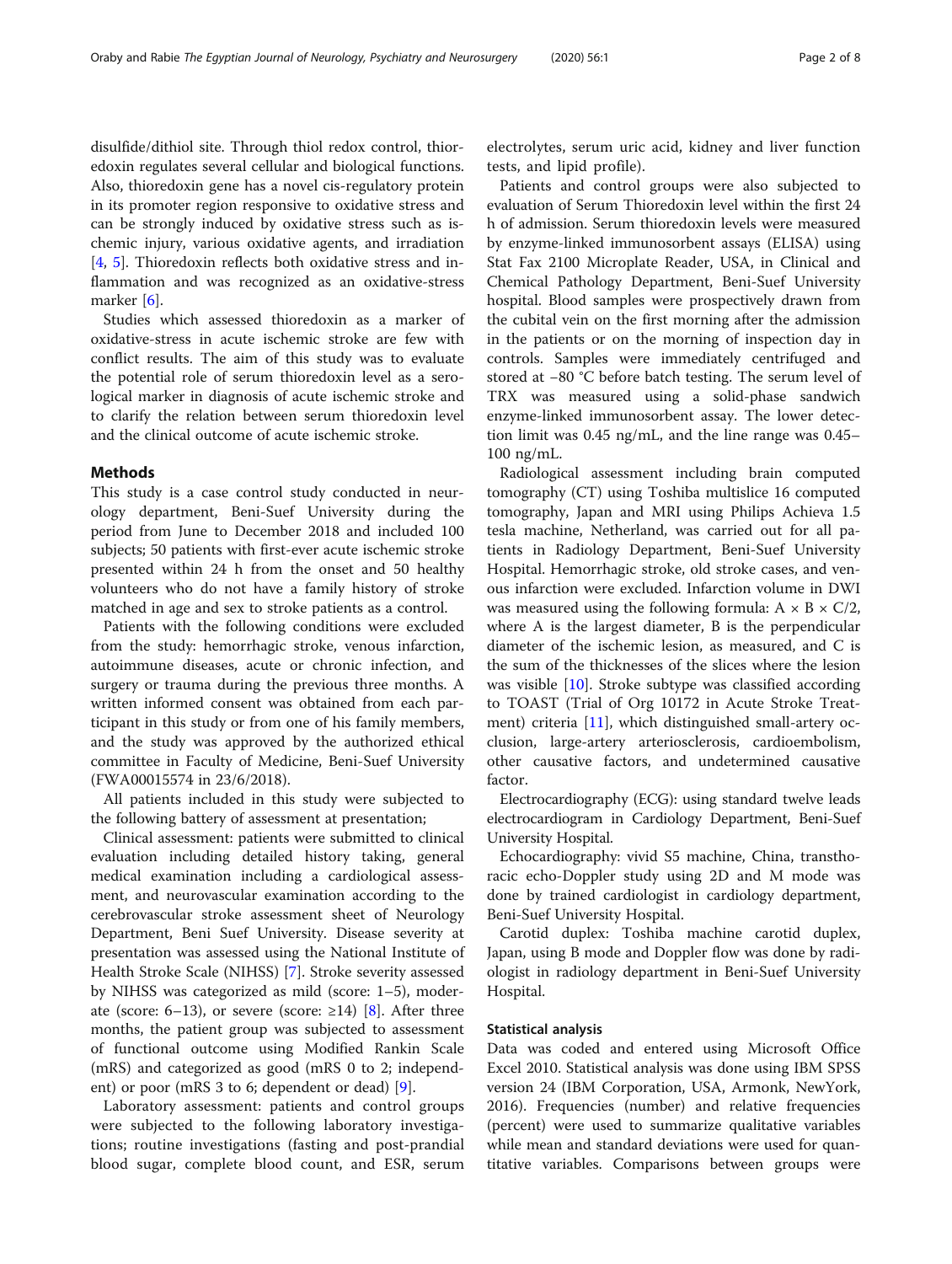done using chi-square test, independent sample  $t$  test and one-way ANOVA test. Receiver operating characteristic (ROC) curves were used to estimate the optimal cut-off thioredoxin levels to predict poor outcome after acute ischemic stroke and to predict cardio-embolic strokes. Pearson correlation was used to test for possible correlations between quantitative variables. Binary logistic regression (backward method) was used to determine predictors of bad outcome of stroke. Variables entered in the equation were Thioredoxin level, sex, diabetes, hypertension, smoking, and type of stroke. P value less than or equal to 0.05 was considered significant.

### Results

This study included 50 patients with acute ischemic stroke admitted within 24 h from the onset of symptoms and 50 healthy volunteers as a control group. Age of the cases ranged from 29 to 78 years with a mean of  $55.94 \pm$ 12.84, while the age of control ranged from 28 to 70 years with a mean of  $49.38 \pm 13.43$ . Patients were 24 males (48%) and 26 females (52%), while control were 27 males (54%) and 23 females (46%).

The results of clinical assessment scales which were done for stroke patient at admission and after 3 months are shown in Table 1. The mean of NIHSS score at admission was  $10.6 \pm 5.47$  (range 3-19) and for mRS after 3 months was  $1.23 \pm 2.05$  (range 1-4).

According to the resulting mRS score after 3 months, 33 (66%) patients were classified as having good outcome (grades 1 and 2) and 17 (34%) patients were with poor outcome (grades 3 and 4).

Regarding the volume of infarction, 31(62%) patients had infarction volume from 0.5 to 5 ml, 9 (18%) patients had infarction volume from 5 to 10 ml, and 10 (20%) patients had infarction volume of more than 10 ml, with a mean of 7.25 ± 10.75.

Table 1 Results of NIHSS and mRS in 50 acute ischemic stroke patients.

| Scale              | Score           | Number (50) | Percent (%) |  |
|--------------------|-----------------|-------------|-------------|--|
| NIHSS on admission | Mild (1-5)      | 20          | 40%         |  |
|                    | Moderate (6-13) | 17          | 34%         |  |
|                    | Severe $(>14)$  | 13          | 26%         |  |
| mRS after 3 months | 0               | 0           | 0%          |  |
|                    | 1               | 20          | 40%         |  |
|                    | $\mathfrak{D}$  | 13          | 26%         |  |
|                    | 3               | 10          | 20%         |  |
|                    | 4               | 7           | 14%         |  |
|                    | 5               | 0           | 0%          |  |
|                    | 6               | 0           | 0%          |  |

NIHSS National Institute of Health Stroke Scale, mRS modified Rankin Scale

According to TOAST classification, 14 patients (28%) had small artery stroke, 22 patients (44%) had large artery stroke, and 14 (28%) patients had cardio embolic stroke.

Thioredoxin level in acute stroke patients and control group was shown in Table [2.](#page-3-0) Thioredoxin was significantly higher in acute stroke patients compared to control group ( $p = 0.001$ ).

On comparing between patients with good and poor clinical outcome regarding thioredoxin level, thioredoxin was significantly higher in patients with poor outcome than in patients with good outcome ( $p$  value = 0.009) (Table [2\)](#page-3-0).

Table [3](#page-3-0) shows the relation between some of the most common modifiable and non-modifiable risk factors of stroke and thioredoxin level at presentation. A statistically significant high levels of thioredoxin were shown in hypertensive patients with acute stroke and those having 50% or more carotid stenosis, in comparison to others with other risks ( $p = 0.007$ ,  $p = 0.001$ ), respectively.

Using receiver operator characteristic analysis (ROC) curve, the optimal cutoff value of thioredoxin that predicted poor outcome after acute ischemic stroke was 21.9 ng/ml, with sensitivity of 88% and specificity of 64% (the areas under the curve 0.75, 95% confidence interval 0.608 to 0.891, P value 0.002) (Fig. [1\)](#page-4-0).

Also, thioredoxin levels in patients with cardioembolic stroke was significantly higher than patients with other ischemic stroke subtypes ( $p$  value = 0.001) (Table [4\)](#page-4-0).

Using ROC curve, the optimal cutoff value of thioredoxin that predicted cardio-embolic stroke was 25.165 ng/ml, with sensitivity of 85.7% and specificity of 66.7 % (the areas under the curve 0.85, 95% confidence interval 0.732 to 0.967, P value <0.001) (Fig. [2\)](#page-5-0).

There was a statistically significant moderate positive correlation between thioredoxin level and volume of infarction measured by MRI ( $r = 0.501$  and  $p = 0.001$ ), stroke severity at presentation measured by NIHSS ( $r =$ 0.503 and  $p = 0.021$  and clinical outcome after 3 months measured by mRS ( $r = 0.551$  and  $p$  value = 0.001) Table [5](#page-5-0).

Binary logistic regression (backward method) was used to determine predictors of bad outcome of stroke. Variables entered in the equation were thioredoxin level, sex, diabetes, hypertension, smoking, and type of stroke. Among studied stroke patients, higher thioredoxin level (OR and  $P$  value of 1.139 and 0.011) and being hypertensive (OR and P value of 3.232 and 0.039) were found to be significant predictors of bad outcome of stroke. Hosmer–Lemeshow (H–L) test that yielded a  $\chi^2$  (8) of 10.196 and was insignificant  $(p > 0.05)$ , suggesting that the model was fit to the data well (Table [6](#page-6-0)).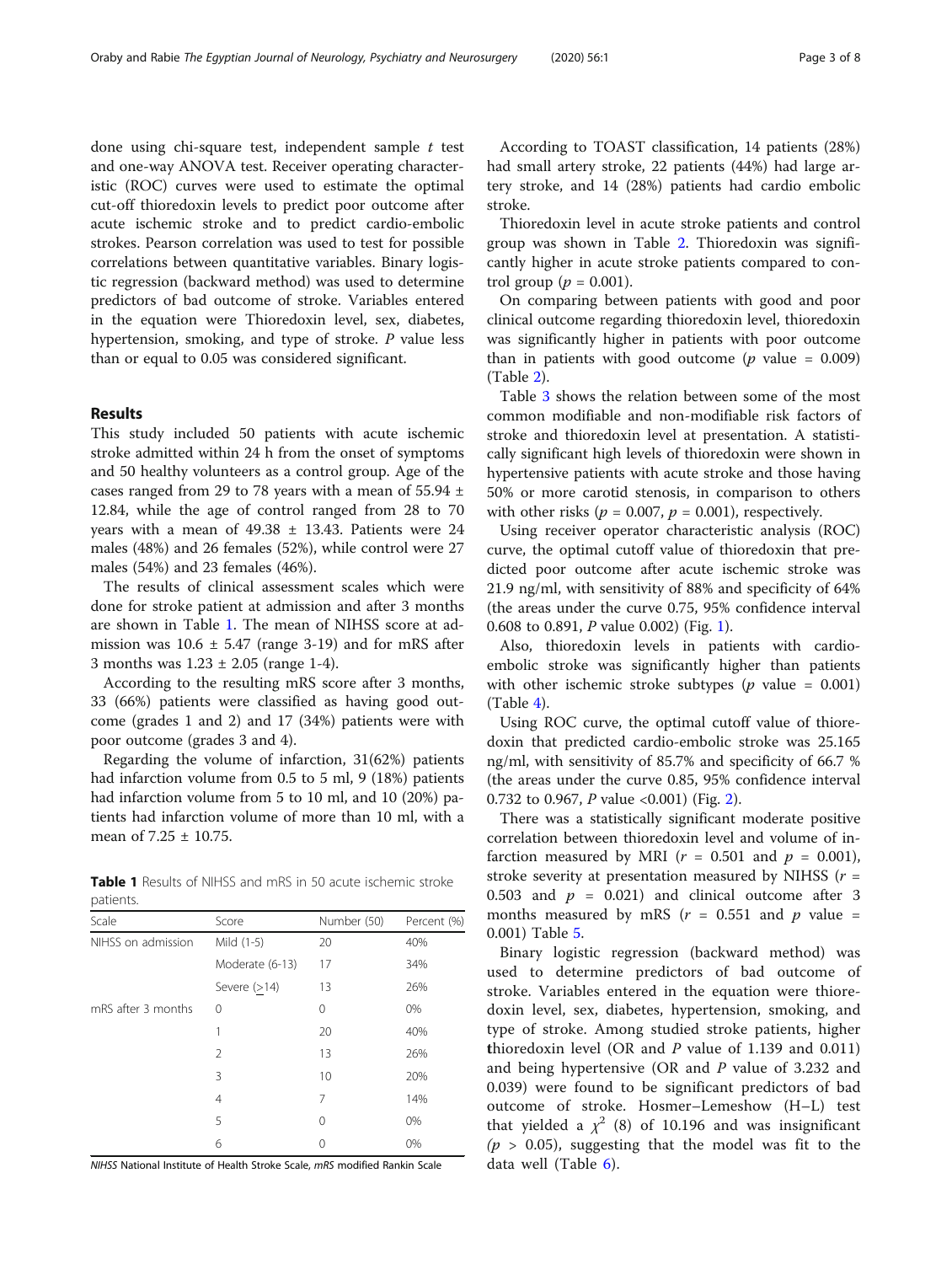#### <span id="page-3-0"></span>Table 2 Thioredoxin level in different clinical situations

|                                   | Number | Thioredoxin level (ng/ml)<br>Mean $\pm$ SD | P value |
|-----------------------------------|--------|--------------------------------------------|---------|
| Control group                     | 50     | $10.00 \pm 2.99$                           | 0.001   |
| Stroke patients                   | 50     | $24.73 \pm 7.13$                           |         |
| Stroke patients with good outcome | 33/50  | $23.46 \pm 8.38$                           | 0.009   |
| Stroke patients with poor outcome | 17/50  | $79.78 + 7.91$                             |         |

P value <0.05 (significant)

## Discussion

The early hours after an acute stroke are crucial; it is the most useful time for effective management. With the rising burden of stroke and marked heterogeneity in stroke manifestation and outcome, it is necessary to find accurate, reliable, and simple predictors of functional recovery [[12](#page-7-0)].

Accumulating evidences suggest that oxidative stress and inflammation play a crucial role in the pathophysiology of acute ischemic stroke [[13\]](#page-7-0). The accurate measurement of oxidative stress in stroke would be of extreme value for a better understanding of its pathophysiology and for identifying patients' subgroups that might benefit from receiving targeted therapeutic intervention [\[14](#page-7-0)]. Blood biomarkers of oxidative stress can be used as early indicators of stroke. Currently, an accurate and valid biomarker is still under investigations [\[15](#page-7-0)].

Several studies reported a close relation between increased expression of thioredoxin and cell damage due to oxidative stress. Thioredoxin system is up regulated in postmortem examination of Alzheimer disease in human and after experimental middle cerebral artery occlusion in rats [[16\]](#page-7-0)

We found that thioredoxin level was significantly higher in acute stroke patients compared to control group ( $p = 0.001$ ). This finding is in accordance with the results of most of the studies which assessed thioredoxin as a marker of oxidative stress in acute ischemic stroke [[15,](#page-7-0) [17,](#page-7-0) [18\]](#page-7-0).

Similarly, Ozkul, and colleagues [[19](#page-7-0)] reported that oxidative stress plays a crucial role in the pathogenesis of acute ischemic stroke, and subsequent oxidative damage caused by free radical formation may be factors in stroke severity, while Carbonell and colleagues [\[20\]](#page-7-0) found that following ischemic stroke, iron-dependent oxidative stress in the penumbra can enhance necrosis and further neurological deterioration.

On the other hand, Al-Hussain and colleagues [[21\]](#page-7-0) in their study which included 45 acute ischemic stroke patients found no statistically significant difference between serum level of thioredoxin in their acute ischemic stroke patients and control group. The mean age of

Table 3 Relation between risk factors of stroke and thioredoxin level at presentation in 50 acute stroke patients

| Risk factor       |          |        |         | Thioredoxin level at presentation |      |           |
|-------------------|----------|--------|---------|-----------------------------------|------|-----------|
|                   |          | Number | Percent | Mean                              | SD   | $P$ value |
| Age               | $\leq45$ | 14     | 28%     | 26.81                             | 8.85 | 0.202     |
|                   | >45      | 36     | 72%     | 23.93                             | 6.30 |           |
| Sex               | Males    | 24     | 48%     | 24.39                             | 6.03 | 0.750     |
|                   | Females  | 26     | 52%     | 25.05                             | 8.12 |           |
| Smoking           | Yes      | 6      | 12%     | 22.70                             | 5.99 | 0.463     |
|                   | No       | 44     | 88%     | 25.01                             | 7.29 |           |
| Diabetes Mellitus | Yes      | 12     | 24%     | 21.71                             | 6.04 | 0.093     |
|                   | No       | 38     | 76%     | 25.69                             | 7.25 |           |
| Hypertension      | Yes      | 16     | 32%     | 26.29                             | 7.63 | $0.007*$  |
|                   | No       | 34     | 68%     | 21.42                             | 4.58 |           |
| Dyslipidemia      | Yes      | 12     | 24%     | 23.60                             | 5.87 | 0.430     |
|                   | No       | 38     | 76%     | 25.71                             | 6.99 |           |
| Carotid stenosis  | < 50%    | 11     | 22%     | 21.75                             | 5.23 | $0.001*$  |
|                   | >50%     | 39     | 78%     | 31.07                             | 6.56 |           |

\*P value <0.05 (significant)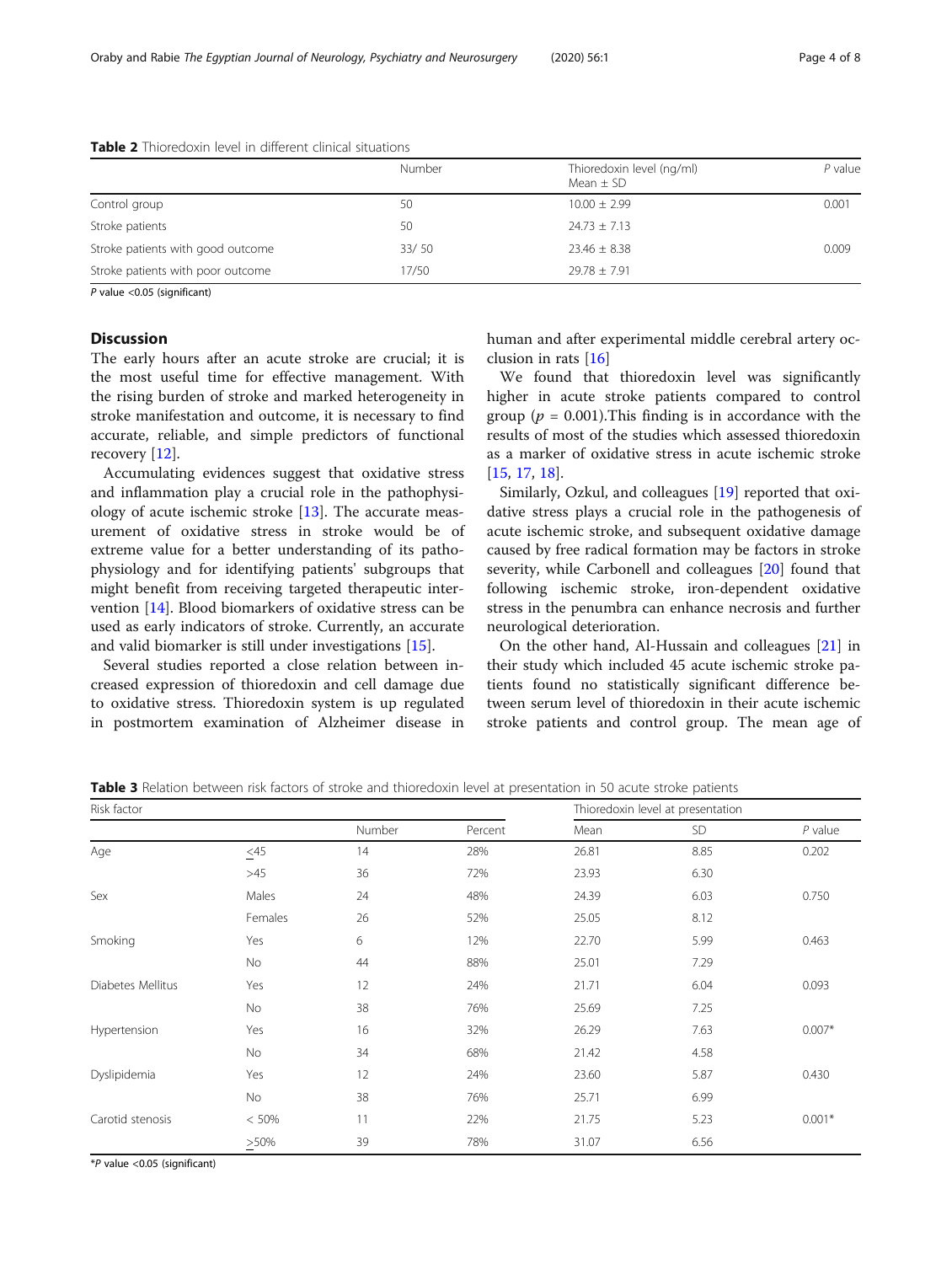<span id="page-4-0"></span>

patients included in this study was  $40 \pm 16$  which is significantly younger than our study population (55.94  $\pm$ 12.84). Also, they did not include in their study any data about stroke severity at presentation, type of stroke or volume of infarction, underlying risk factors, or stroke outcome.

We studied the relation between some of the most common modifiable and non-modifiable risk factors of stroke (age, sex, smoking, diabetes mellitus, hypertension, dyslipidemia, and carotid stenosis ≥50%) and thioredoxin level at presentation. Thioredoxin level was significantly higher in hypertensive patients and in patients who had carotid stenosis, ≥50%. Whereas there was no significant relation between thioredoxin level and age, sex, smoking, diabetes mellitus, or dyslipidemia.

Hypertension is considered as one of the most important risk factor for cerebrovascular diseases [\[22](#page-7-0)].

Table 4 Comparison between different acute ischemic stroke subtypes regarding the mean thioredoxin level

|                      | Number<br>(%) | Thioredoxin level<br>Mean $\pm$ SD | $P$ value |  |
|----------------------|---------------|------------------------------------|-----------|--|
| Small artery stroke  | 14 (28%)      | $16.65 \pm 2.00$                   | $0.001*$  |  |
| Large artery stroke  | 22 (44%)      | $25.58 \pm 3.55$                   |           |  |
| Cardioembolic stroke | 14 (28%)      | $31.49 \pm 6.82$                   |           |  |
|                      |               |                                    |           |  |

\*P value <0.05 (significant)

Oxidative stress has gained more attention as one of the primary mechanisms responsible for the generation of hypertension. Reactive oxygen species have an important role to play in the homeostasis of the vessel wall. In arteries isolated from hypertensive rats and humans, antioxidant bioactivity is reduced, redoxdependent signaling is enhanced, and ROS production is increased [\[23](#page-7-0)].

In addition, the mechanical stimulation on the vascular wall which increases with hypertension may increase ROS production. ROS-induced vasoconstriction results from reduced nitric oxide (NO) levels and increased intracellular calcium concentration and as a result contributing to the pathogenesis of hypertension [\[24](#page-7-0)].

Carotid artery atherosclerotic disease accounts for a considerable percentage of all strokes [\[25](#page-7-0)]. Oxidative stress plays a crucial role in the pathogenesis of atherosclerotic vascular disease [\[26](#page-7-0)].

Studies have demonstrated that oxidative stress is a fundamental feature of the atherogenesis [\[27\]](#page-7-0). The redox status occurs when imbalance happens between antioxidant capacity and activity species including reactive nitrogen and halogen species, ROS, non-radical as well as free radical species [\[28](#page-7-0)]. This imbalance leads to cell injury by directly oxidizing cellular lipid, protein, and DNA or by initiating cell death signaling pathways [[29\]](#page-7-0).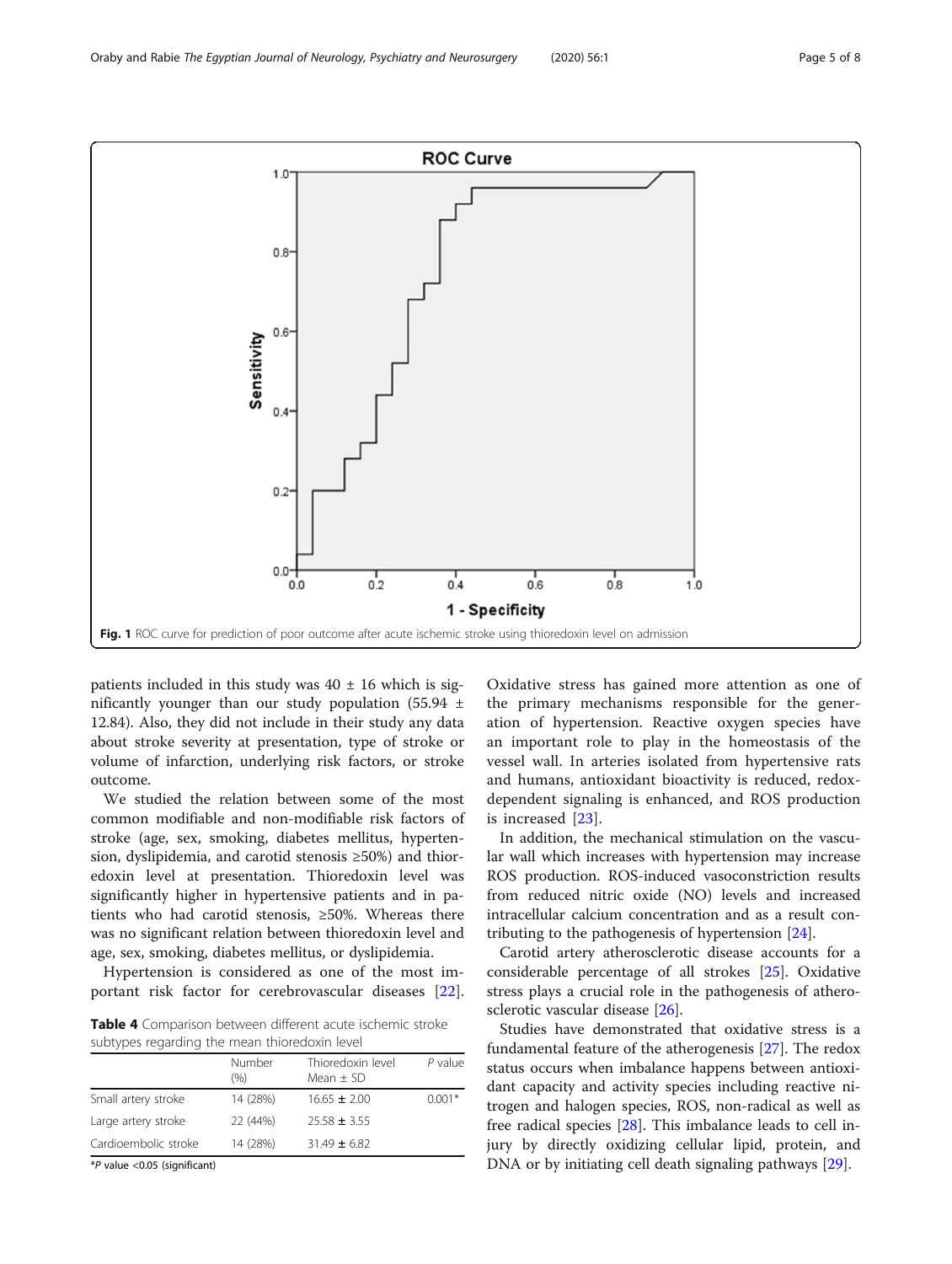<span id="page-5-0"></span>

Moreover, other studies demonstrated that ROS have been implicated in matrix metalloproteinases activation, endothelial dysfunction, and migration of vascular smooth muscle cell [\[30](#page-7-0)]. Also, ROS can promote vascular disease by reduction of NO bioavailability resulting in lower antiapoptotic and vasodilator action of NO [\[31](#page-7-0)].

In this study, there was a statistically significant positive correlation between serum level of thioredoxin and stroke severity at presentation measured by NIHSS ( $r =$ 0.503 and  $p = 0.021$ )

This is in accordance with Qi and colleagues [\[15\]](#page-7-0) and Wu and colleagues [\[16\]](#page-7-0) studies which also found a significant positive association between serum thioredoxin levels and NIHSS scores.

In contrast, Tieer and colleagues [[18](#page-7-0)] found negative correlation between NIHSS score at admission and serum thioredoxin levels in their cardioembolic stroke patients.

Also, we found a statistically significant positive correlation between thioredoxin level and volume of infarction measured by MRI ( $r = 0.551$  and  $p = 0.001$ ). Supporting our results, Nanetti and colleagues [\[32\]](#page-7-0) found that changes in the generation of free radicals and as a result oxidative stress may play a role in the pathogenesis and extent of acute ischemic lesions.

Table 5 Correlation between thioredoxin level, radiological, and clinical parameters

|                                                     | Thioredoxin level           |                             |  |  |  |
|-----------------------------------------------------|-----------------------------|-----------------------------|--|--|--|
|                                                     | Correlation coefficient (r) | Probability value (P value) |  |  |  |
| Volume of infarction                                | 0.501                       | 0.001                       |  |  |  |
| Stroke severity at presentation (measured by NIHSS) | 0.503                       | 0.021                       |  |  |  |
| Clinical outcome after 3 months (measured by mRS)   | 0.551                       | 0.001                       |  |  |  |

P value <0.05 (significant)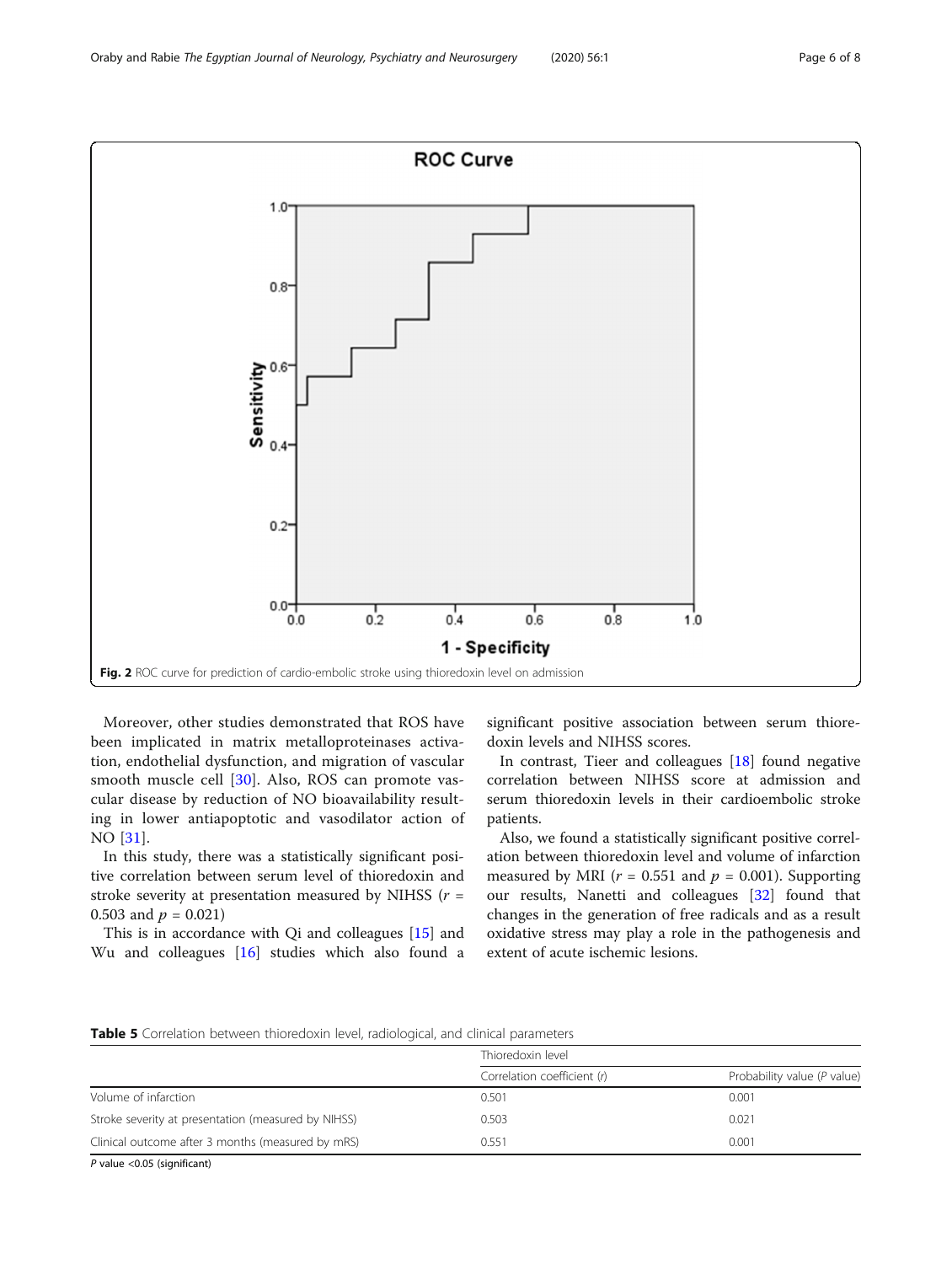| Predictor                        |          | ЪE    | Wald<br>Χ | dt | value | OR        | 95% CI for OR |           |
|----------------------------------|----------|-------|-----------|----|-------|-----------|---------------|-----------|
|                                  |          |       |           |    |       |           | Lower         | Upper     |
| Constant $(a)$                   | $-4.503$ | .505  | 8.958     |    | 0.003 | <b>NA</b> | <b>NA</b>     | <b>NA</b> |
| Thioredoxin level                | 0.130    | 0.051 | 6.482     |    | 0.011 | i.139     | 1.030         | .259      |
| Hypertension $(1 = yes, 0 = no)$ | 173      | 0.689 | 2.898     |    | 0.039 | 3.232     | 0.837         | 2.476     |

<span id="page-6-0"></span>Table 6 Logistic regression analysis for predictors of poor outcome among studied stroke patients

B regression coefficient, SE standard error,  $\chi^2$  chi square test statistic, df degree of freedom, OR odds ratio, CI confidence interval

This is in accordance with Qi and colleagues' [\[15](#page-7-0)] and Wu and colleagues' [\[17\]](#page-7-0) while Tieer and colleagues [[18](#page-7-0)] found serum thioredoxin levels in patients with small infarction were not significantly different from those in the large infarction volume group.

Regardless of the mechanisms responsible for ischemic stroke, a sequence of events through different pathways increases the production of free radicals. During ischemia, as a result of deficiency of oxygen and glucose substrates, ATP cannot be produced which leads to inactivation of ATP-dependent ion pumps, membranes depolarization, and disturbance in trans membrane ion gradients. As a result, calcium is translocated from extracellular to intracellular spaces, activating cellular lipases and proteases and the subsequent cerebral tissue breakdown [[33\]](#page-7-0).

We found that thioredoxin was significantly higher in patients with poor outcome compared to patients with good outcome. Using ROC curve, the best cutoff limit of thioredoxin levels early after admission (in the first 24 h of stroke) in predicting poor outcome was 21.89 ng/ml (88% sensitivity and 64% specificity). Higher thioredoxin level was found to be significant predictors of bad outcome of stroke (OR and P value of 1.139 and 0.011) using binary logistic regression. We also found a statistically positive correlation between thioredoxin level and clinical outcome after 3 months measured by mRS.

This finding is similar to Qi and colleagues study [[15](#page-7-0)] which included 312 patients and found that serum thioredoxin levels were higher compared with those in patients with a favorable outcome, while their optimal cutoff value of serum thioredoxin levels as an indicator for prognosis of functional outcome based on the ROC curve was slightly lower than our results, 20.0 ng/ml (82.8% sensitivity and 78.9% specificity).

Also, Wu and colleagues [[17\]](#page-7-0) found that serum thioredoxin levels were higher in patients with unfavorable outcome compared with those in patients with a favorable outcome.

In contrast, Tieer and colleagues [\[18\]](#page-7-0) in their study which included 198 acute ischemic stroke patients found that serum thioredoxin levels in the favorable outcome group were significantly higher than in the unfavorable outcome group.

The conflict between the results of our study supported by the results of Qi and colleagues [[15\]](#page-7-0) and Wu and colleagues [[17\]](#page-7-0) on one hand and the results of Tieer

and colleagues [[18\]](#page-7-0) on the other hand regarding the relation between thioredoxin level and stroke severity at presentation, volume of infarction, and functional out come after 3 months may be explained by the differences in timing of sampling (onset of symptom within 24 h versus 72 h). The median NIHSS score in our study was 10.6 and in Qi and colleagues' and Wu and colleagues' studies was 9 while in Tieer study of the population, the median score was only 4 points. Also, there are different indicators of functional outcome (modified Rankin Scale versus Barthel Index). Another possible cause may be the heterogeneity of patients as 28% of strokes in our study was cardioembolic and in Qi and colleagues' and Wu and colleagues' studies was 31.4% while in Tieer study was only 18.7%.

In this study, thioredoxin levels in patients with cardio-embolic stroke was significantly higher than patients with other ischemic stroke subtypes  $(p)$  value <0.001). Using ROC curve, the best cutoff limit of thioredoxin levels done to patients early after admission in the first 24 h of stroke predicting cardioembolic stroke was 25.165 ng/ml (85.7 % sensitivity and 66.7% specificity).

Meanwhile, Qi and colleagues [\[15](#page-7-0)] and Wu and colleagues [[17](#page-7-0)] found that the median thioredoxin levels were significantly greater for large-vessel occlusive than for the other stroke subtype groups ( $p$  value = 0.0001). On the other hand, Tieer and colleagues [\[18](#page-7-0)] found no relation between thioredoxin level and different stroke syndromes.

Limitations of this study include the relatively small number of patients due to the limitation of resources and financial issues, and we measured thioredoxin level in serum, not in cerebral spinal fluid. Whether the peripheral thioredoxin levels reflect similar changes in the central nervous system remains uncertain.

Thioredoxin is a single oxidative stress parameter provides only one-sided and partial insights into neuronal dysfunction and death mediated by free radical

#### Conclusions

Serum thioredoxin level as an indicator for oxidative stress was higher in acute stroke patients compared to healthy control and positively correlate with stroke severity at presentation measured by NIHSS and functional outcome measured by mRS after 3 months and